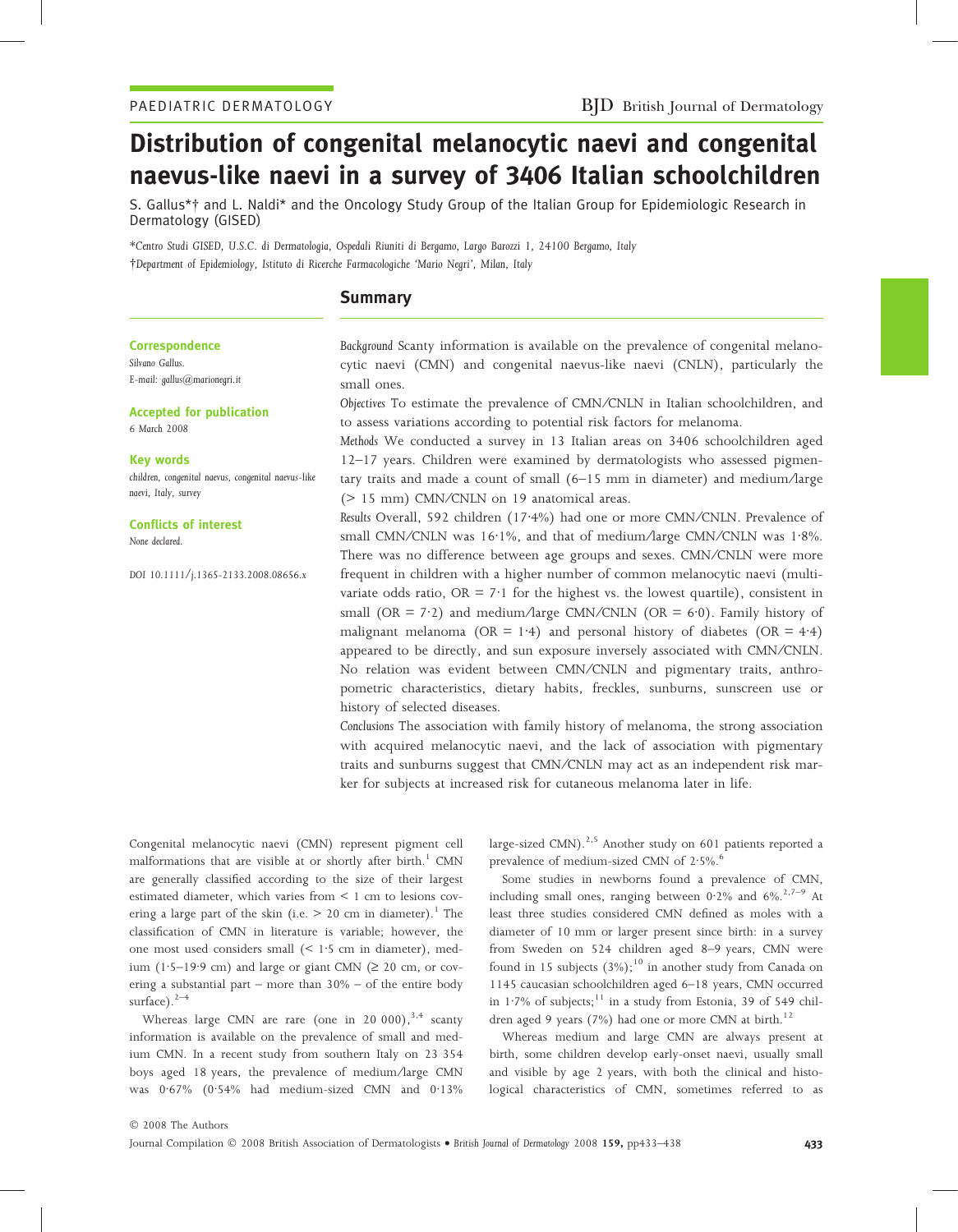'congenital naevus-like naevi' (CNLN).<sup>3,13</sup> The term CNLN has also been employed to identify lesions with clinical features of CMN when the information on onset is lacking or not reliable. CNLN may be considerably more common than CMN, and may affect  $6-20\%$  of adolescents and adults.<sup>3,6,14</sup> In a study of 939 children aged 8–16 years from Switzerland, CMN/CNLN were observed in  $5.9\%$  of children.<sup>15</sup> In another study on 1123 white Australian schoolchildren aged 6–15 years, the prevalence of medium-sized CNLN, usually  $> 15$  mm, was  $4.4\%$ .<sup>14</sup> A study from Lithuania, on 484 children aged  $1-15$  years, found CMN on 3% of subjects,  $16$  and another one from Spain, on 1265 children aged 1–14 years, found CMN on  $1.8\%$  of subjects, mainly on the trunk.<sup>17</sup>

Patients with large CMN are at higher risk of neurocutaneous melanocytosis, a rare congenital syndrome consisting of multiple cutaneous naevi and abnormal melanocytosis of the central nervous system. $4,18,19$  More importantly, there is substantial evidence that subjects with large or giant CMN have an increased risk – apparently greater during early childhood – of malignant melanoma  $(MM)$ .<sup>3,4,20</sup> Subjects with large naevi have a  $5-15\%$  lifetime risk of MM.<sup>3</sup> However, for the rarity of the lesion, large CMN account for a small proportion of all  $MM<sup>3,4</sup>$ 

Scanty and controversial information is available on the role of small/medium CMN on MM risk.<sup>2,3,7,20</sup> In various clinical series or assemblages of case reports a high percentage of small CMN/CNLN was found to be associated with MM. $^{21-23}$ Therefore, the presence of small CMN or CNLN has been considered as a MM precursor by some authors.<sup>6,14,21-24</sup> However, to our knowledge, no epidemiological study analysing the association between small CMN/CNLN and risk of MM has so far been conducted.

In order to estimate the prevalence of small and mediumsized CMN/CNLN, and their association with other potential MM risk factors, we considered data from a large survey of schoolchildren from the North, Centre and South of Italy.

## Materials and methods

During the spring of 1997, we conducted a multicentre study among schoolchildren attending the third class of a number of secondary schools in Italy. The methods of the study have already been described.<sup>25,26</sup> Briefly, we considered a total of 3406 European caucasian children (1746 boys and 1660 girls) aged 12–17 years, from 13 provinces of northern, central and southern Italy. Parents of the children filled in a questionnaire, including information about parents' education, family residence, children's anthropometric characteristics, personal history of selected diseases, family history of MM, dietary habits, use of sunscreen, lifetime sun exposure, pattern of reaction to sun exposure, and lifetime history of sunburns.

Children were examined individually by trained dermatologists in the school infirmary. Besides skin examination with an assessment of pigmentary traits, dermatologists counted different types of melanocytic naevi at 19 predefined anatomical sites.<sup>26</sup> An atlas was developed for the recognition of pigmentary lesions, and a naevometer was used to determine the size of the lesions. For each anatomical site considered, dermatologists counted, besides the number of acquired melanocytic naevi  $> 2$  mm, the total number of acquired naevi  $> 6$  mm, and, among these, the number of atypical naevi, also the total number of CMN 6–15 mm and number of CMN > 15 mm in diameter. CMN were either lesions for which an unambiguous documentation was provided that the naevus was present at birth (i.e. clinical documentation and/or photographs), or a lesion with clinical features of a CNLN, i.e. a well-circumscribed, palpable pigmentary lesion, with at least one hair shaft emerging from its surface.<sup>6</sup>

Unconditional multiple logistic regression models after adjustment for number of common acquired naevi, geographical area and total holiday sun exposure were fitted to obtain the odds ratios (ORs) of presence of total, small and medium/large CMN/CNLN, and the corresponding 95% confidence intervals (CIs). A backward stepwise selection analysis was performed to select which characteristics [among age, sex, geographical area, eye, hair and skin colour, number of common naevi, total holiday sun exposure and body mass index (BMI)] could influence the results. Variables excluded by the model (age, sex, eye, hair and skin colour, and BMI) were those whose corresponding  $\chi^2$  test did not reach 95% significance.

Table 1 Distribution of Italian schoolchildren by the presence of one or more congenital melanocytic naevi ⁄ congenital naevus-like naevi  $(CMN/CNLN) \ge 6$  mm, according to sex, age, geographical area and body mass index (BMI). Corresponding odds ratios<sup>a</sup> (ORs) and 95% confidence intervals (CIs)

| Covariates                                | Total<br>number of<br>children, n | Children with<br>one or more<br>CMN/CNLN,<br>$n \ (\%)$ | OR (95% CI)            |  |
|-------------------------------------------|-----------------------------------|---------------------------------------------------------|------------------------|--|
| Total                                     | 3406                              | 592 $(17.4)$                                            |                        |  |
| <b>Sex</b>                                |                                   |                                                         |                        |  |
| Males                                     | 1746                              | 309 $(17.7)$                                            | 1.00 <sup>b</sup>      |  |
| Females                                   | 1660                              | 283(17.0)                                               | $1.06(0.88-1.28)$      |  |
| Age (years)                               |                                   |                                                         |                        |  |
| $12 - 13$                                 | 2321                              | 408 $(17.6)$                                            | 1.00 <sup>b</sup>      |  |
| $14 - 17$                                 | 785                               | 158(20.1)                                               | $1.18(0.95-1.46)$      |  |
| Geographical area                         |                                   |                                                         |                        |  |
| North                                     | 2043                              | 379 $(18.6)$                                            | 1.00 <sup>b</sup>      |  |
| Centre                                    | 600                               | 110(18.3)                                               | $1.15(0.90-1.47)$      |  |
| South                                     | 763                               | 103(13.5)                                               | $0.59$ $(0.46 - 0.76)$ |  |
| BMI (kg m <sup><math>^{-2}</math></sup> ) |                                   |                                                         |                        |  |
| < 18.7                                    | 1132                              | 204(18.0)                                               | 1.00 <sup>b</sup>      |  |
| $18.7 - 21.0$                             | 1129                              | 208(18.4)                                               | $0.99(0.80-1.24)$      |  |
| $\geq 21.1$                               | 1136                              | 178(15.7)                                               | $0.90(0.71-1.13)$      |  |

<sup>a</sup>Estimated by unconditional multiple logistic regression models after adjustment for number of common acquired naevi, geographical area and total holiday sun exposure. <sup>b</sup>Reference category.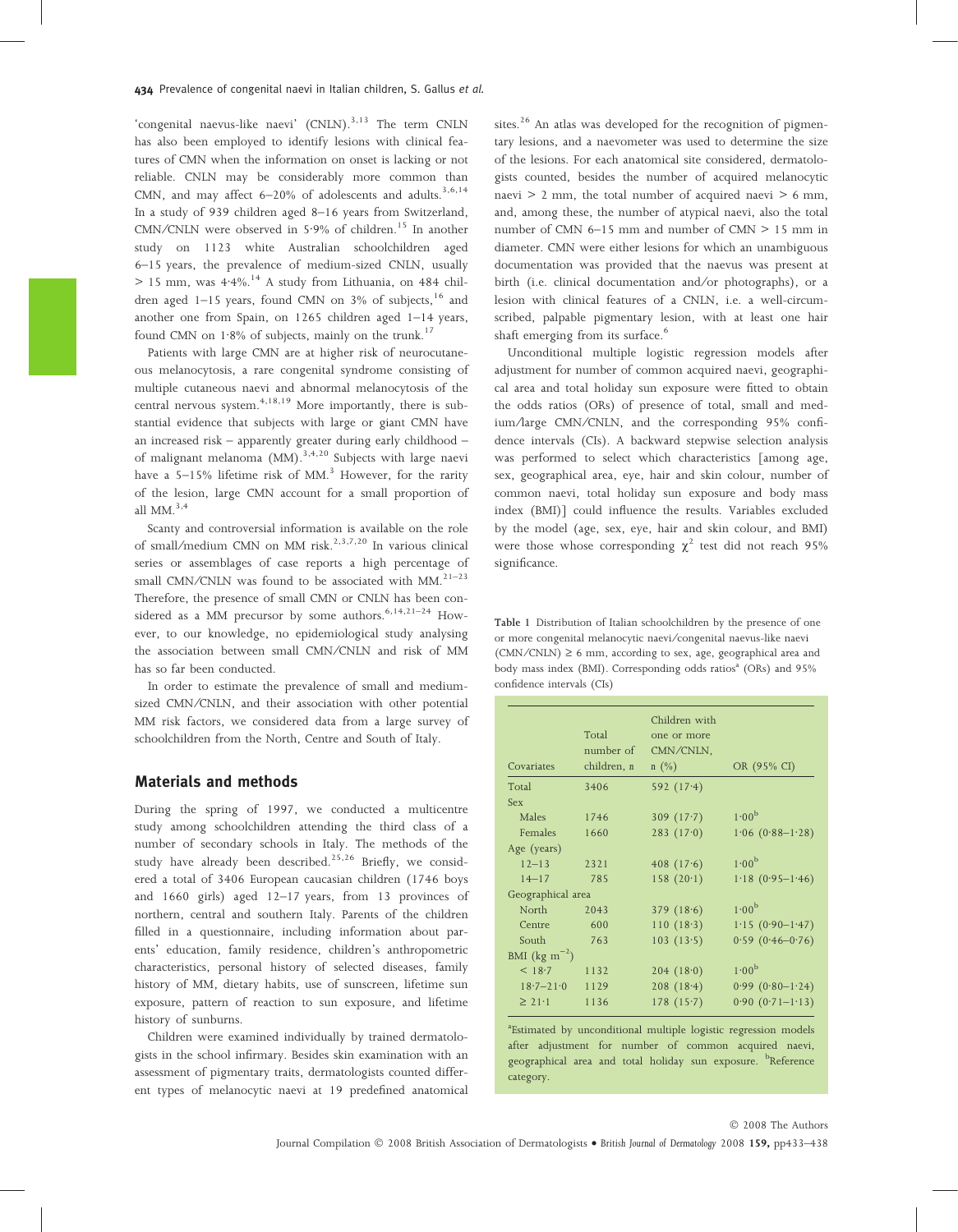Of 3406 children, 592 (17.4%) had one or more CMN/CNLN: 443 children (13.0%) had one, 104 (3.1%) two, 24  $(0.7%)$  three, and 21  $(0.6%)$  four to nine CMN/CNLN. Prevalence of small CMN/CNLN was 16·1%, and that of medium/large CMN was  $1.8\%$ . There was no difference between sexes. Sixteen subjects  $(0.5\%)$  had both small and medium ⁄large CMN ⁄CNLN.

Overall,  $2.8\%$  had small and  $0.1\%$  had medium/large CMN/CNLN on the head and neck. Corresponding percentages for upper limbs were  $2.2\%$  and  $0.4\%$ , for lower limbs  $4.2\%$ and  $0.6\%$ , for anterior trunk  $4.8\%$  and  $0.4\%$ , and for posterior trunk  $5.1\%$  and  $0.6\%$ , respectively.

Prevalence of CMN/CNLN was similar in strata of sex (multivariate OR =  $1.06$  for girls vs. boys) and age (OR =  $1.18$  for  $\geq$  14 vs. < 14 years), and they appeared to be less frequent in children residing in southern compared with northern Italy

Table 2 Distribution of Italian schoolchildren by the presence of one or more congenital melanocytic naevi ⁄ congenital naevus-like naevi  $(CMN/CNLN) \ge 6$  mm, according to selected pigmentary traits and lesions. Corresponding odds ratios<sup>a</sup> (ORs) and 95% confidence intervals (CIs)

|                              | Total       | Children with<br>one or more |                        |
|------------------------------|-------------|------------------------------|------------------------|
|                              |             | number of CMN/CNLN,          |                        |
| Covariates                   | children, n | $n(\%)$                      | OR (95% CI)            |
| Eye colour                   |             |                              |                        |
| Black/brown                  | 1463        | 226(15.4)                    | 1.00 <sup>b</sup>      |
| Hazel                        | 699         | 135 $(19.3)$                 | $1.12(0.88-1.43)$      |
| Brown/grey                   | 390         | 74 $(19.0)$                  | $1.02(0.75-1.37)$      |
| Green/grey                   | 451         | 71 $(15.7)$                  | $0.83(0.61-1.12)$      |
| <b>Blue</b>                  | 403         | 86(21.3)                     | $1.12(0.84 - 1.50)$    |
| Hair colour                  |             |                              |                        |
| <b>Black</b>                 | 322         | 44 $(13.7)$                  | 1.00 <sup>b</sup>      |
| Dark/medium<br>brown         | 1615        | 261(16.2)                    | $1.13(0.79-1.62)$      |
| Light brown                  | 1077        | 209(19.4)                    | $1.27$ (0.88-1.83)     |
| Blond/red                    | 392         | 78 (19.9)                    | $1.20(0.79-1.82)$      |
| Skin complexion              |             |                              |                        |
| <b>Dark</b>                  | 467         | 67 $(14.3)$                  | 1.00 <sup>b</sup>      |
| Medium                       | 1941        | 335(17.3)                    | $0.95(0.71-1.28)$      |
| Fair                         | 989         | 189 $(19.1)$                 | $0.89$ $(0.65 - 1.23)$ |
| Number of naevi $> 2$ mm     |             |                              |                        |
| < 5                          | 781         | 48 $(6.1)$                   | 1.00 <sup>b</sup>      |
| $5 - 10$                     | 854         | 108(12.6)                    | $2.15(1.51-3.08)$      |
| $11 - 21$                    | 880         | 169(19.2)                    | $3.61(2.57 - 5.06)$    |
| $\geq$ 22                    | 891         | 267(30.0)                    | $7.13(5.13 - 9.91)$    |
| Freckles (at least one site) |             |                              |                        |
| $1$ (none)                   | 2665        | 453 $(17.0)$                 | 1.00 <sup>b</sup>      |
| $2-3$ (low)                  | 545         | 105(19.3)                    | $0.82$ $(0.64 - 1.06)$ |
| $4-6$ (high)                 | 196         | 34(17.3)                     | $0.80(0.53 - 1.19)$    |

<sup>a</sup>Estimated by unconditional multiple logistic regression models after adjustment for number of common acquired naevi, geographical area and total holiday sun exposure. <sup>b</sup>Reference category.

(OR =  $0.59$ ) (Table 1). No significant association was shown for BMI (OR  $= 0.90$  for the third vs. the first tertile), body surface area (OR =  $0.93$ ), weight (OR =  $0.98$ ) or height ( $OR = 1.12$ ). CMN/CNLN were more frequent in children with a higher number of common melanocytic naevi ( $OR = 7.13$  for the highest vs. the lowest level). Conversely, CMN/CNLN did not appear to be related to pigmentary traits including eye, hair and skin colour and freckles (Table 2), sunburns or sunscreen use. An inverse association was found between CMN/CNLN and a proxy of sun exposure (OR =  $0.75$  for  $\geq 1500$  vs. < 500 h of lifetime holiday sun exposure) (Table 3).

Children residing in southern compared with northern Italy had less frequently small ( $OR = 0.50$ ), but more frequently medium/large CMN/CNLN (OR =  $2.61$ ). The association with common melanocytic naevi was consistent in small (OR =  $7.23$  for the highest vs. the lowest level) and medium/large CMN/CNLN (OR =  $6.00$ ) (Table 4).

Of 140 children with family history of MM, 34  $(24.3%)$ had one or more CMN/CNLN corresponding to a multivariate OR of 1.44 (95% CI 0.95–2.19). The corresponding estimate for small CMN/CNLN was  $1.39$  (95% CI 0.91-2.14)

Table 3 Distribution of Italian schoolchildren by the presence of one or more congenital melanocytic naevi ⁄ congenital naevus-like naevi  $(CMN/CNLN) \ge 6$  mm, according to lifetime sun exposure, pattern of reaction to sun exposure, lifetime history of sunburns, and use of sunscreen. Corresponding odds ratios<sup>a</sup> (ORs) and 95% confidence intervals (CIs)

| Covariates                        | Total<br>number of<br>children, n | Children with<br>one or more<br>CMN/CNLN,<br>$n(\%)$ | OR (95% CI)            |
|-----------------------------------|-----------------------------------|------------------------------------------------------|------------------------|
|                                   |                                   |                                                      |                        |
| Lifetime holiday sun exposure (h) |                                   |                                                      |                        |
| < 500                             | 1239                              | 221(17.8)                                            | 1.00 <sup>b</sup>      |
| $500 - 1499$                      | 993                               | 178(17.9)                                            | $0.85(0.68-1.07)$      |
| $\geq 1500$                       | 1174                              | 193 $(16.4)$                                         | $0.75(0.60 - 0.94)$    |
| <b>Burn</b>                       |                                   |                                                      |                        |
| Never                             | 628                               | 94 $(15.0)$                                          | 1.00 <sup>b</sup>      |
| Seldom                            | 1279                              | 237(18.5)                                            | $1.14(0.87-1.49)$      |
| Sometimes                         | 908                               | 155(17.1)                                            | $0.91 (0.68 - 1.21)$   |
| Always                            | 500                               | 97 $(19.4)$                                          | $1.08(0.78 - 1.50)$    |
| Tan                               |                                   |                                                      |                        |
| Dark                              | 1906                              | 321(16.8)                                            | 1.00 <sup>b</sup>      |
| Medium/no                         | 1424                              | 259(18.2)                                            | $0.91(0.75-1.10)$      |
| Sunburns                          |                                   |                                                      |                        |
| None                              | 1411                              | 257(18.2)                                            | 1.00 <sup>b</sup>      |
| $\mathbf{1}$                      | 868                               | 136(15.7)                                            | $0.73$ $(0.58 - 0.93)$ |
| $\geq$ 2                          | 1029                              | 187(18.2)                                            | $0.82(0.66 - 1.01)$    |
| Sunscreen use                     |                                   |                                                      |                        |
| Never                             | 438                               | 73 $(16.7)$                                          | 1.00 <sup>b</sup>      |
| Sometimes                         | 1547                              | 266(17.2)                                            | $0.90(0.67-1.21)$      |
| Always                            | 1370                              | 244(17.8)                                            | $0.85(0.63-1.14)$      |
|                                   |                                   |                                                      |                        |

a Estimated by unconditional multiple logistic regression models after adjustment for number of common acquired naevi, geographical area and total holiday sun exposure. <sup>b</sup>Reference category.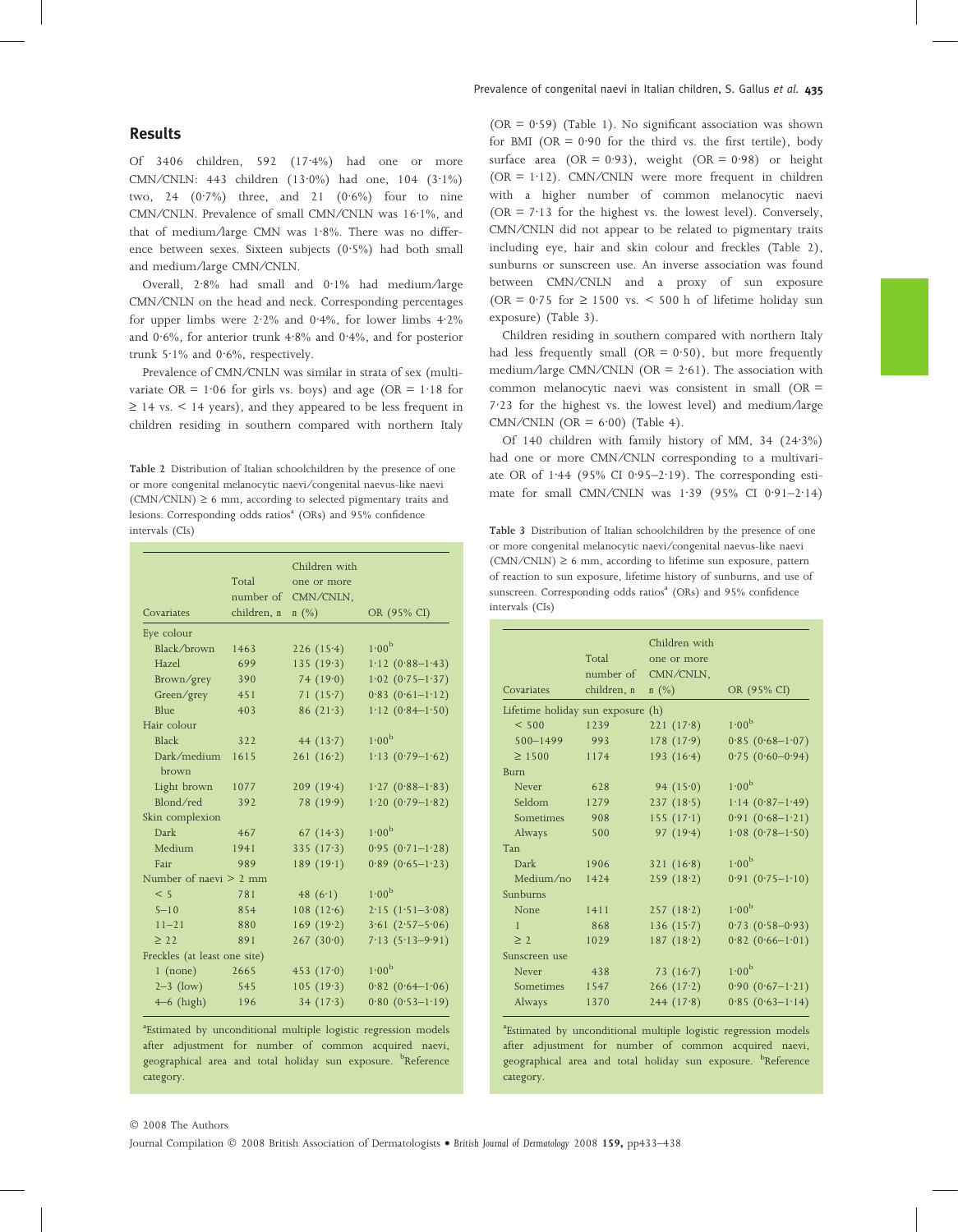| Covariates                                | CMN/CNLN     | Children with one or more small |            | Children with one or more<br>medium/large CMN/CNLN |  |
|-------------------------------------------|--------------|---------------------------------|------------|----------------------------------------------------|--|
|                                           | $n(\%)$      | OR (95% CI)                     | $n(\%)$    | OR (95% CI)                                        |  |
| Total                                     | 547 $(16.1)$ |                                 | 61 $(1.8)$ |                                                    |  |
| <b>Sex</b>                                |              |                                 |            |                                                    |  |
| Males                                     | 284(16.3)    | 1.00 <sup>b</sup>               | 35 $(2.0)$ | 1.00 <sup>b</sup>                                  |  |
| Females                                   | 263(15.8)    | $1.08(0.89-1.31)$               | 26(1.6)    | $0.82$ (0.49-1.38)                                 |  |
| Age (years)                               |              |                                 |            |                                                    |  |
| $12 - 13$                                 | 379(16.3)    | 1.00 <sup>b</sup>               | 41 $(1.8)$ | 1.00 <sup>b</sup>                                  |  |
| $14 - 17$                                 | 145 $(18.5)$ | $1.15(0.92 - 1.43)$             | 16(2.0)    | $1.29$ (0.71-2.33)                                 |  |
| Geographical area                         |              |                                 |            |                                                    |  |
| North                                     | 364(17.8)    | 1.00 <sup>b</sup>               | 23 $(1.1)$ | 1.00 <sup>b</sup>                                  |  |
| Centre                                    | 97 $(16.2)$  | $1.03(0.80-1.33)$               | 14(2.3)    | $2.50(1.27 - 4.94)$                                |  |
| South                                     | 86 $(11.3)$  | $0.50(0.38 - 0.65)$             | 24(3.1)    | $2.61(1.45 - 4.72)$                                |  |
| BMI (kg m <sup><math>^{-2}</math></sup> ) |              |                                 |            |                                                    |  |
| < 18.7                                    | 192 $(17.0)$ | 1.00 <sup>b</sup>               | 18 $(1.6)$ | 1.00 <sup>b</sup>                                  |  |
| $18.7 - 21.0$                             | 192 $(17.0)$ | $0.97 (0.77 - 1.22)$            | 20(1.8)    | $1.01 (0.53 - 1.94)$                               |  |
| $\geq 21.1$                               | 161 $(14.2)$ | $0.87$ (0.69-1.10)              | 23(2.0)    | $1.16(0.62 - 2.18)$                                |  |
| Number of naevi $\geq 2$ mm               |              |                                 |            |                                                    |  |
| < 5                                       | 43 $(5.5)$   | 1.00 <sup>b</sup>               | 5(0.6)     | 1.00 <sup>b</sup>                                  |  |
| $5 - 10$                                  | 95 $(11-1)$  | $2.07(1.42-3.01)$               | 15 $(1.8)$ | $2.98(1.07 - 8.27)$                                |  |
| $11 - 21$                                 | 162(18.4)    | $3.82(2.68 - 5.44)$             | 8(0.9)     | $1.53(0.49 - 4.71)$                                |  |
| $\geq$ 22                                 | 247(27.7)    | $7.23(5.12-10.2)$               | 33 $(3.7)$ | $6.00(2.31-15.6)$                                  |  |
| Freckles (at least one site)              |              |                                 |            |                                                    |  |
| None                                      | 413 $(15.5)$ | 1.00 <sup>b</sup>               | 52 $(2.0)$ | 1.00 <sup>b</sup>                                  |  |
| Low                                       | 101(18.5)    | $0.85(0.66 - 1.10)$             | 7 $(1.3)$  | $0.70(0.30-1.63)$                                  |  |
| High                                      | 33 $(16.8)$  | $0.86(0.57-1.29)$               | 2(1.0)     | $0.52(0.12-2.22)$                                  |  |

Table 4 Distribution of Italian schoolchildren by the presence of one or more small  $(6-15$  mm) or medium/large ( $> 15$  mm) congenital melanocytic naevi ⁄ congenital naevus-like naevi (CMN ⁄CNLN), according to sex, age, geographical area, body mass index (BMI) and pigmentary lesions. Corresponding odds ratios<sup>a</sup> (ORs) and 95% confidence intervals (CIs)

number of common acquired naevi, geographical area and total holiday sun exposure. <sup>b</sup>Reference category.

and for medium/large CMN/CNLN was  $2.25$  (95% CI 0.87-5.82). Among the diseases investigated, diabetes was the only one associated with CMN/CNLN (OR =  $4.39$ ; 95% CI 1.55–12.4), consistent for small (OR =  $3.74$ ; 95% CI 1.28– 10.9) and medium/large CMN/CNLN (OR =  $3.91$ ; 95% CI 0.49-31.5). Conversely, a history of thyroid diseases  $(OR = 1.51)$ , asthma  $(OR = 0.96)$ , hepatitis  $(OR = 1.31)$ , psoriasis (OR =  $0.90$ ) or vitiligo (OR =  $0.92$ ) was not associated with CMN/CNLN.

None of the dietary items investigated was associated with CMN/CNLN, the OR for the highest vs. the lowest consumption level being  $1.13$  for milk, 0.85 for meat,  $1.01$  for liver, 0.99 for carrots, 0.89 for vegetables, 1.19 for tomatoes, 0.99 for fruit, 0.87 for eggs, 0.78 for processed meat, 0.88 for fish and  $0.87$  for cheese.

## **Discussion**

In the present large study, we found that  $17.4%$  of schoolchildren had one or more CMN/CNLN. This is the highest prevalence of CMN/CNLN found so far. The large differences with previous studies considering small CMN ⁄CNLN, whose prevalence ranged between  $0.2\%$  and  $7\%$ ,<sup>2,7,12</sup> are mainly due to the discrepancies in the definition of CMN/CNLN. We considered all CMN/CNLN of 6 mm or larger, in contrast with some studies counting among small CMN/CNLN only those with a diameter  $\geq 1$  cm.<sup>10–12</sup> We grouped together CMN and CNLN, as we were interested in naevi with features of CMN, while the presence at birth especially for small naevi was difficult to obtain retrospectively in a reliable way. The relatively high prevalence could also be due to the detailed dermatological visit, as dermatologists counted both small and medium/large CMN/CNLN in 19 different anatomical areas.<sup>26</sup> Finally, difficulties in diagnosing CMN/CNLN may contribute to the discrepancies we found. The prevalence of medium/large CMN/CNLN was in broad agreement with the findings of another study.<sup>6</sup>

We confirm that CMN/CNLN affect preferentially the trunk,<sup>15,17</sup> while the head and neck and upper limbs are spared. This notion remained valid when surface area of various body sites was taken into account.

We found no significant association between CMN/CNLN and sex. This finding is apparently in contrast with some studies showing a higher prevalence of large CMN in females, $1,27-30$ but is in agreement with some other studies on small  $CMN/CNLN$ .<sup>11,14,15</sup> In our population, CMN/CNLN did not vary with age, confirming the suggestion that congenital naevi develop early in life.<sup>14</sup>

The strong association found between CMN/CNLN and common naevi (the most important risk factor for  $MM$ ), $31$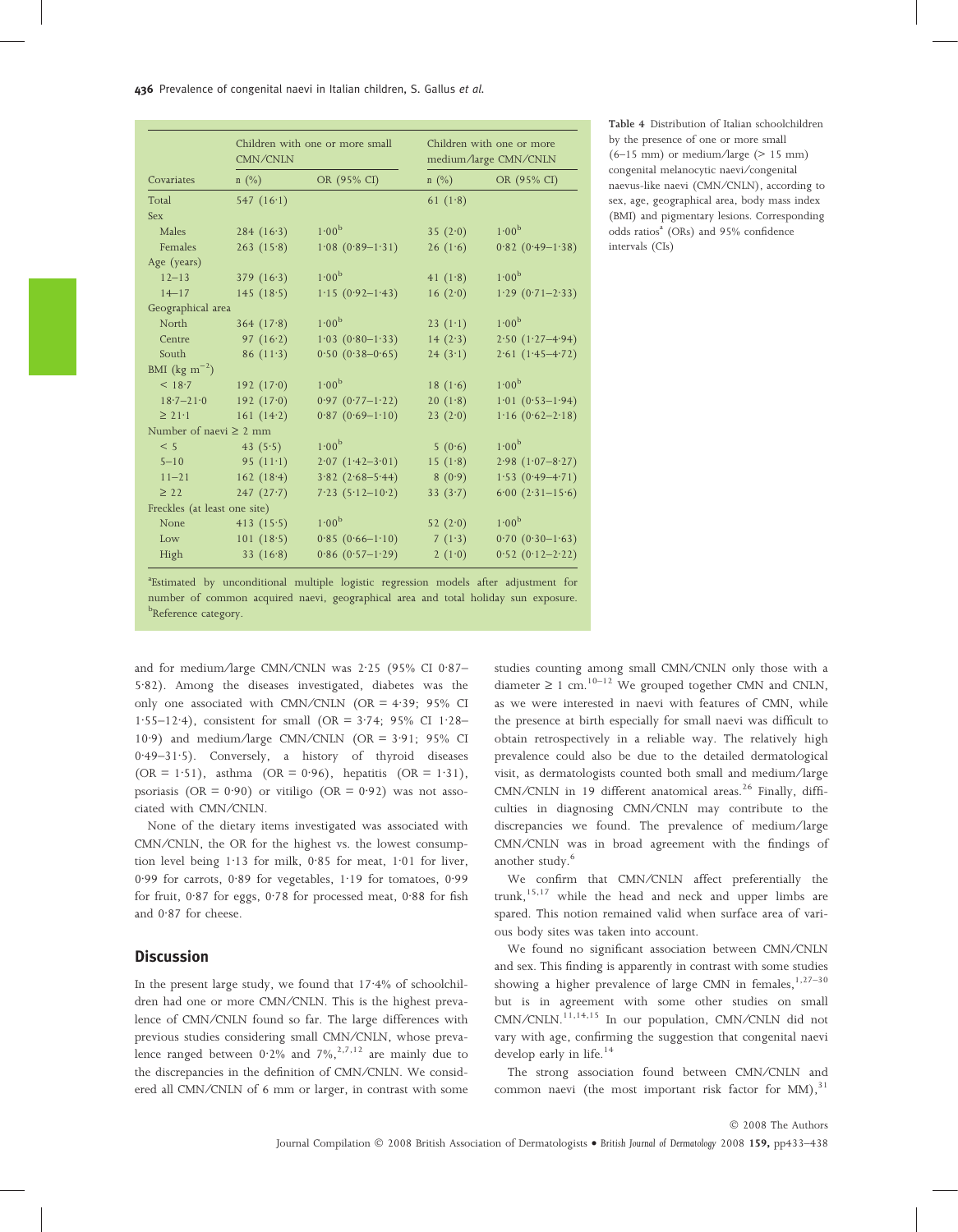consistent among naevus sizes (small and medium ⁄large naevi), is in broad agreement with some<sup>15,24</sup> but not all studies. $10-12$ 

We did not find any association between CMN/CNLN and pigmentary traits, including hair, eye and skin colour, in contrast with some, but not all, $11$  studies that showed that CMN/CNLN occurred more frequently in dark types of skin complexion.<sup>9,14,15</sup> We found no relation between CMN/CNLN and freckles, in agreement with two previous studies,  $11,14$  or with propensity to sunburn, in agreement with one study, $11$ but in contrast with another one, which showed a lower prevalence of CMN/CNLN in subjects who burn first.<sup>14</sup> We found a direct association between CMN ⁄CNLN and family history of MM, consistent in small and medium/large naevi, although the estimates did not reach statistical significance due to the relatively small number of children with a family history of MM. This was in apparent contrast with a study on 420 newborns, where all 19 babies with a family history of MM had no CMN.<sup>9</sup>

To our knowledge, this is the first study providing data on the association between CMN/CNLN and anthropometric characteristics, dietary habits, sunscreen use and personal history of selected diseases. History of diabetes was associated with CMN/CNLN, although the estimates were based on a small number of children with CMN/CNLN and diabetes.

The association with sun exposure is difficult to explain, but gives further assurance that acquired melanocytic naevi were not assigned to CMN ⁄CNLN. However, given the large number of estimates provided by the present study, some significant associations, including the direct one with diabetes and the inverse one with sun exposure, could be given by chance due to the lack of consideration of multiple testing in the present analyses. Among the other weaknesses of the present study there is the impossibility to compare our findings with those of other investigations defining small CMN as naevi with a diameter  $> 1$  cm,<sup>10–12</sup> to derive estimates separately for medium and large CMN/CNLN, considered as major risk factors for  $MM<sub>1</sub><sup>1,3</sup>$ and to verify whether the CNLN were present at birth.

Among the strengths of the study there is the uniquely large number of participants, the multicentre design, the fact that children were examined by dermatologists who counted various pigmentary lesions, including CMN ⁄CNLN, and made judgements on pigmentary traits, the large number of different body areas considered, and the possibility to allow in the models for several covariates.

This is one of the few studies providing data on small CMN/CNLN, and adds further relevant information on the prevalence and the anatomical distribution of CMN/CNLN, and their relationship with other factors. The association found with family history of MM, the strong association with acquired melanocytic naevi, and the lack of association with pigmentary traits and sun exposure, suggest that the presence of (small) CMN ⁄CNLN selects a population at higher risk of MM. Thus, future observational epidemiological investigations should consider CMN/CNLN, to clarify and quantify their role on the risk of MM.

## Acknowledgments

The GISED Regional Coordinators are: Maurizio Leardini, Marialisa Feliciangeli (Repubblica di S. Marino), Danilo Assalve, Luca Stingeni (Perugia, Clinica Universitaria), Ignazio Stanganelli, Serena Magi (Ravenna), Francesco Cusano, Giovanni Sarracco (Benevento), Anna Di Landro (Bergamo, Clinica Universitaria), Giovanni Lo Scocco, Vito Di Lernia (Reggio Emilia), Giampaolo Tessari (Verona, Clinica Universitaria), Gianfranco Fenizi, Andrea Altobella (Foggia), Paolo Carli, Paolo Nardini, Vincenzo De Giorgi (Firenze, Clinica Universitaria), Enrico Pezzarossa (Cremona), Rossella Morelli, Antonella Frassetto (Cesena), Andreina Cellini, Oriana Simonetti, Annamaria Offidani (Ancona, Clinica Universitaria), Annarosa Virgili, Maria Rosaria Zampino (Ferrara, Clinica Universitaria), Pietroandrea Villano, Anna Ausilia, Sonia Ferraiolo, Concetta Flaminio, Francesco Tripodi-Cutrı` (Napoli, Clinica Universitaria), Raffaele Filotico and Maria Ester Lassandro (Bari, Clinica Universitaria).

## References

- 1 Krengel S, Hauschild A, Schafer T. Melanoma risk in congenital melanocytic naevi: a systematic review. Br J Dermatol 2006; 155:1–8.
- 2 Ingordo V, Gentile C, Iannazzone SS et al. Congenital melanocytic nevus: an epidemiologic study in Italy. Dermatology 2007; 214:227– 30.
- 3 Makkar HS, Frieden IJ. Congenital melanocytic nevi: an update for the pediatrician. Curr Opin Pediatr 2002; 14:397–403.
- 4 Tannous ZS, Mihm MC Jr, Sober AJ et al. Congenital melanocytic nevi: clinical and histopathologic features, risk of melanoma, and clinical management. J Am Acad Dermatol 2005; 52:197–203.
- 5 Ingordo V, Gentile C, Iannazzone SS et al. The 'EpiEnlist' project: a dermo-epidemiologic study on a representative sample of young Italian males. Prevalence of selected pigmentary lesions. J Eur Acad Dermatol Venereol 2007; 21:1091–6.
- 6 Kopf AW, Levine LJ, Rigel DS et al. Prevalence of congenital-nevuslike nevi, nevi spili, and cafe au lait spots. Arch Dermatol 1985; 121:766–9.
- 7 Berg P, Lindelof B. Congenital melanocytic naevi and cutaneous melanoma. Melanoma Res 2003; 13:441–5.
- 8 Boccardi D, Menni S, Ferraroni M et al. Birthmarks and transient skin lesions in newborns and their relationship to maternal factors: a preliminary report from northern Italy. Dermatology 2007; 215:53–8.
- 9 Rivers JK, Frederiksen PC, Dibdin C. A prevalence survey of dermatoses in the Australian neonate. J Am Acad Dermatol 1990; 23:77–81.
- 10 Synnerstad I, Nilsson L, Fredrikson M et al. Frequency and distribution pattern of melanocytic naevi in Swedish 8–9-year-old children. Acta Derm Venereol (Stockh) 2004; 84:271–6.
- 11 McLean DI, Gallagher RP. 'Sunburn' freckles, cafe-au-lait macules, and other pigmented lesions of schoolchildren: the Vancouver Mole Study. J Am Acad Dermatol 1995; 32:565–70.
- 12 Kallas M, Rosdahl I, Fredriksson M et al. Frequency and distribution pattern of melanocytic naevi in Estonian children and the influence of atopic dermatitis. J Eur Acad Dermatol Venereol 2006; 20:143–8.
- 13 Clemmensen OJ, Kroon S. The histology of 'congenital features' in early acquired melanocytic nevi. J Am Acad Dermatol 1988; 19:742–6.
- 14 Rivers JK, MacLennan R, Kelly JW et al. The eastern Australian childhood nevus study: prevalence of atypical nevi, congenital